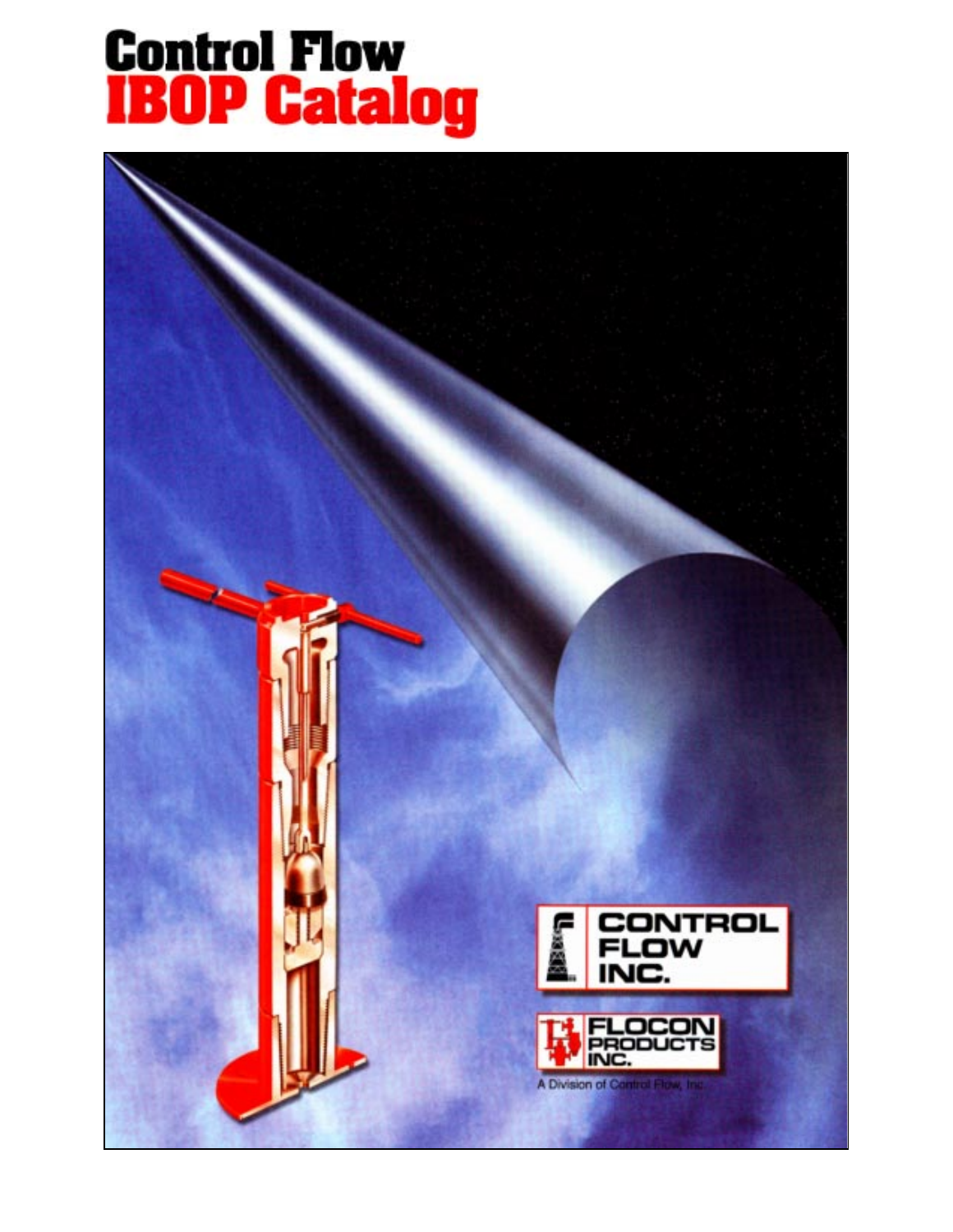# **Flocon IBOP The proven inside preventer.**

Simple, dependable and effective, the Flocon IBOP is your first line of defense against most inside blowout hazards. By preventing high pressure backflow through the drill string, the Flocon IBOP helps protect your crew, the swivel, standpipe and pumps, while drilling or tripping, when seconds count!

Flocon's IBOP can be run downhole, right through all conventional BOP stacks. What's more, it can be left in-line and run as deep as necessary while permitting drilling fluids to flow freely down the stem. Unlike downhole preventers, you don't have to trip the whole string to install, inspect or remove Flocon's IBOP.

#### **1. Heavy duty construction.**

The IBOP is built to withstand today's heavier drill string loads, higher pressures (up to 15,000 psi), abrasive extremes and there's a Flocon IBOP model to fit all common tool joint and drill pipe specs.

#### **2. Large sealing area.**

Flocon's conical, case hardened steel dart and durable, elastomer seat provide a positive seal even when abrasion and severe service have severely damaged the seat. It's that good!

#### **3. Outstanding flow characteristics.**

Our unique dart configuration and broad sealing surface dramatically reduces cutting action for superior downhole flow throughout the kill.

#### **4. Fast, five-step operation.**

Stab it, spin it with its built-in handles, torque it, unscrew the releasing pin and back the setting tool out of the sealing sub. That's all there is to it. You can then stab the kelly or pipe and run the string in to kill the blowout below the BOP stack if necessary. Your crew's protected, your hardware's protected. It's that simple. It's that effective.



# **Inside Blowout Preventer Specifi**

| <b>Item Number</b>                  |                |                      |        |  |  |  |  |  |  |  |
|-------------------------------------|----------------|----------------------|--------|--|--|--|--|--|--|--|
| Number Required                     |                |                      |        |  |  |  |  |  |  |  |
| <b>Recommended Spares</b>           |                |                      |        |  |  |  |  |  |  |  |
| <b>Nominal Size</b><br>(in.)        | O.D.<br>(in.)  | Length<br>(in.)      | Assy   |  |  |  |  |  |  |  |
| 2% Up. Tbg.                         | $3\frac{1}{4}$ | $11\frac{1}{4}$      | 700046 |  |  |  |  |  |  |  |
| 2% Up. Tbg.                         | 3%             | 14 <sup>15</sup> /16 | 700047 |  |  |  |  |  |  |  |
| 3½ Full Hole                        | 4%             | 18%                  | 700045 |  |  |  |  |  |  |  |
| 3½ Up. Tub.                         | 4%             | 20%                  | 700032 |  |  |  |  |  |  |  |
| $3\frac{1}{2}$ IF                   | 4%             | $18\frac{1}{2}$      | 700008 |  |  |  |  |  |  |  |
| 4 IF                                | 5%             | 20                   | 700013 |  |  |  |  |  |  |  |
| 4 Full Hole                         | $5\frac{1}{4}$ | 19½                  | 700011 |  |  |  |  |  |  |  |
| 4½ Up. Eve                          | $5\%$          | 20%                  | 700064 |  |  |  |  |  |  |  |
| 4½ IF                               | $6\frac{1}{8}$ | 20%                  | 700016 |  |  |  |  |  |  |  |
| 4½ IF HP                            | 61⁄4           | 20%                  | 700017 |  |  |  |  |  |  |  |
| 4 <sup>1</sup> / <sub>2</sub> IF HP | 6%             | 20%                  | 700049 |  |  |  |  |  |  |  |
| 4½ Full Hole                        | 5%             | 19%                  | 700014 |  |  |  |  |  |  |  |
| 4½ API Full Hole                    | 6              | 19%                  | 700037 |  |  |  |  |  |  |  |
| 4½ API Full Hole                    | $6\frac{1}{8}$ | 20%                  | 700040 |  |  |  |  |  |  |  |
| 4½ API Full Hole                    | $6\frac{1}{4}$ | 19%                  | 700054 |  |  |  |  |  |  |  |
| 4½ Xtra Hole                        | 6              | 20%                  | 700035 |  |  |  |  |  |  |  |
| 4½ Xtra Hole                        | 61/4           | 20%                  | 700036 |  |  |  |  |  |  |  |
| 5 Xtra Hole                         | 61⁄4           | 20%                  | 700053 |  |  |  |  |  |  |  |
| 51/2 API Full Hole                  | $\overline{7}$ | 23%                  | 700041 |  |  |  |  |  |  |  |